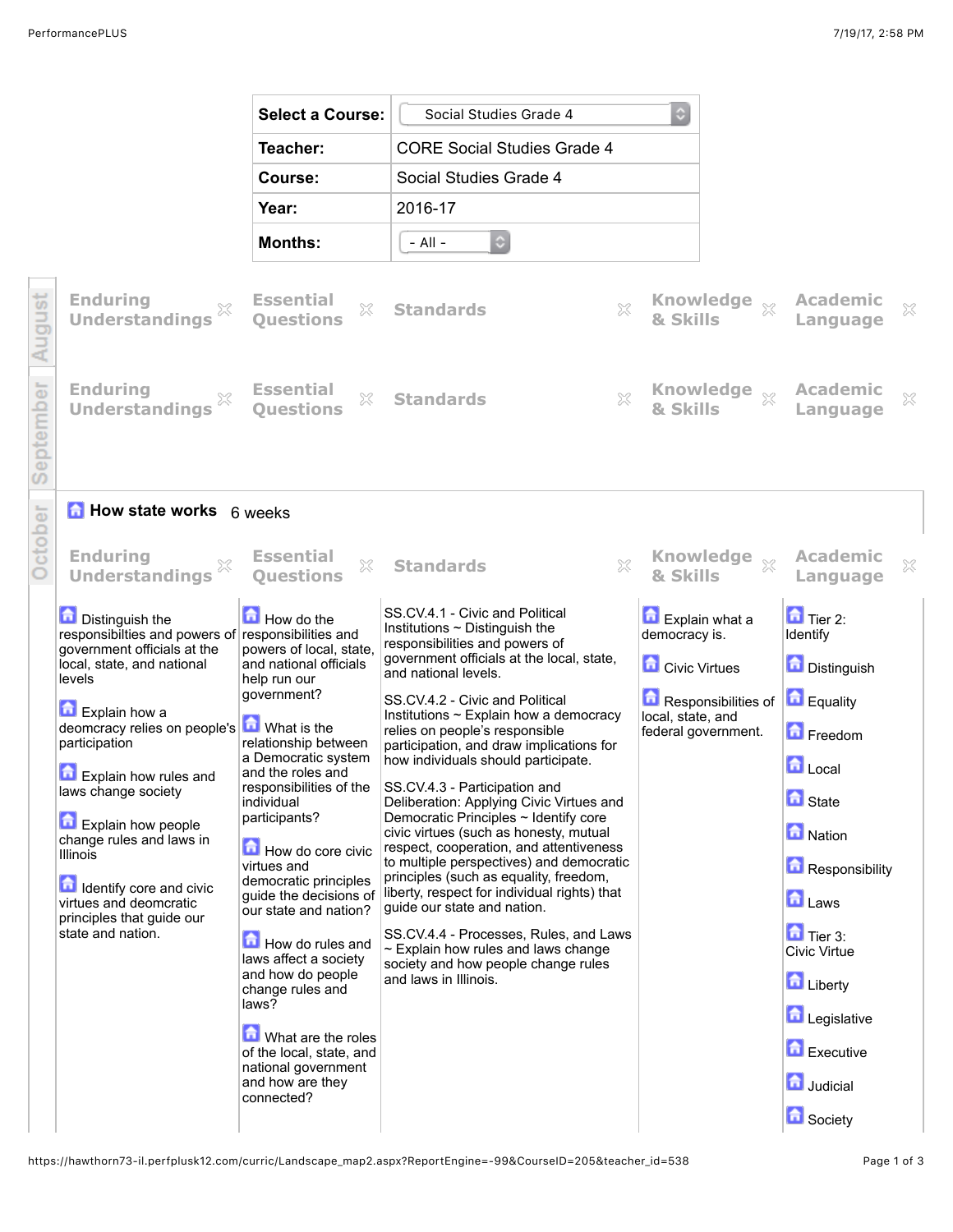

## **<b>A** What makes a state thrive? 6 weeks